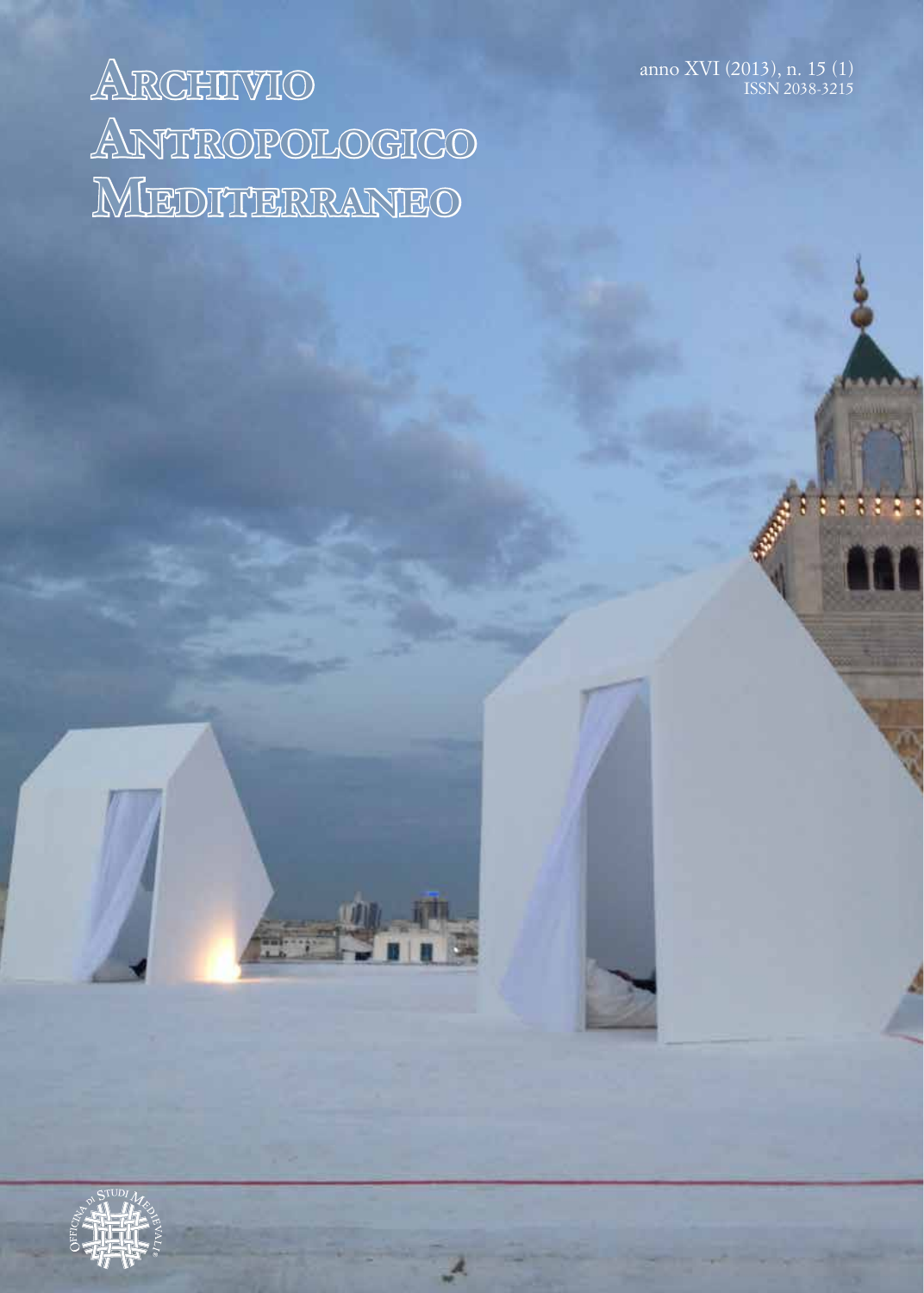# ARCHIVIO ANTROPOLOGICO MEDITERRANEO on line

# anno XVI (2013), n. 15 (1)

Semestrale di Scienze Umane

ISSN 2038-3215

Università degli Studi di Palermo Dipartimento di Beni Culturali - Studi Culturali Sezione di Scienze umane, sociali e politiche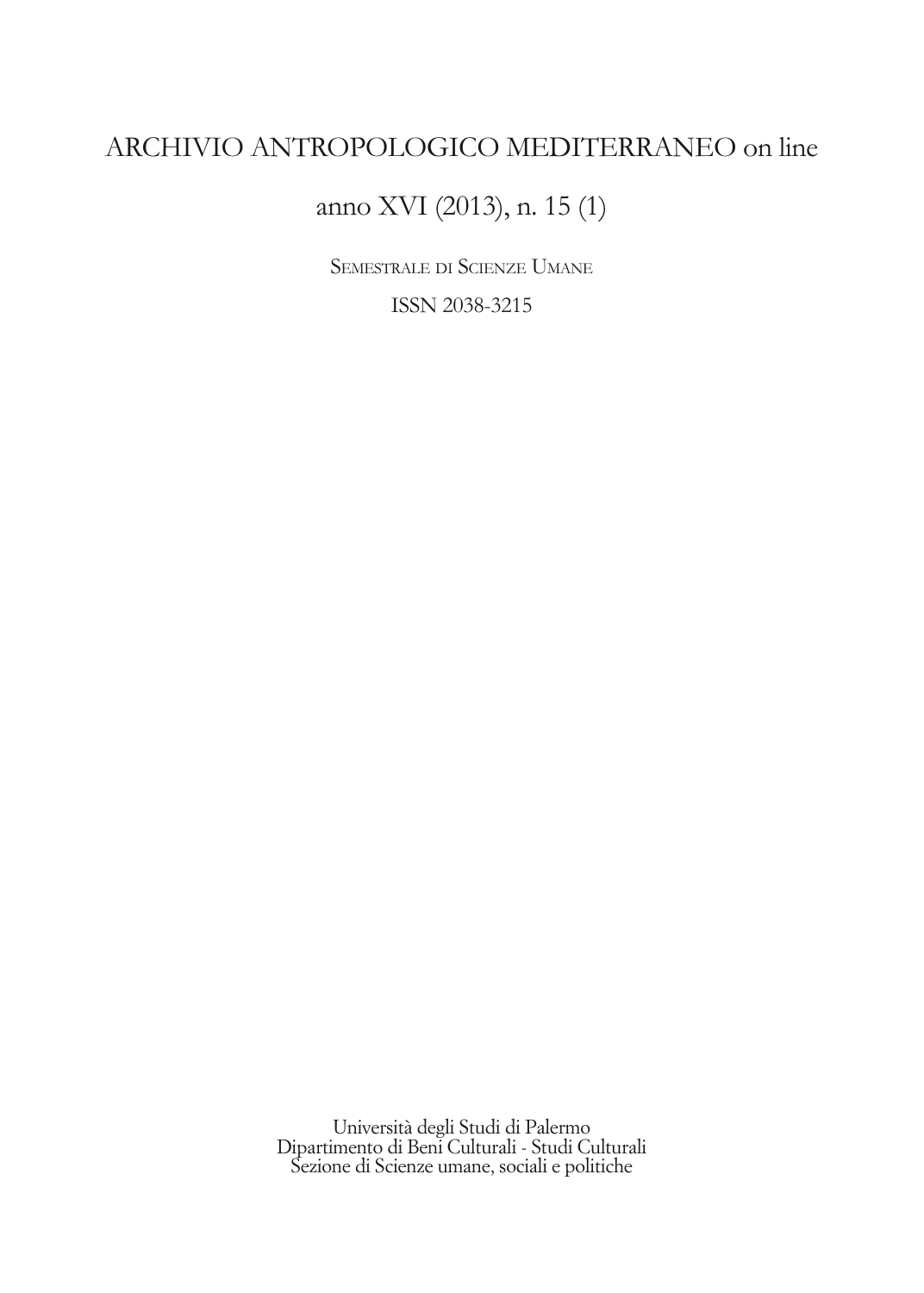Direttore responsabile Gabriella D'Agostino Comitato di redazione Sergio Bonanzinga, Ignazio E. Buttitta, Gabriella D'Agostino, Ferdinando Fava, Vincenzo Matera, MATTEO MESCHIARI Segreteria di redazione Daniela Bonanno, Alessandro Mancuso, Rosario Perricone, Davide Porporato (*website*) Impaginazione Alberto Musco *Comitato scientifico*  Marlène Albert-Llorca Département de sociologie-ethnologie, Université de Toulouse 2-Le Mirail, France Antonio Ariño Villarroya Department of Sociology and Social Anthropology, University of Valencia, Spain ANTONINO BUTTITTA Università degli Studi di Palermo, Italy IAIN CHAMBERS Dipartimento di Studi Umani e Sociali, Università degli Studi di Napoli «L'Orientale», Italy Alberto M. Cirese (†) Università degli Studi di Roma "La Sapienza", Italy Jeffrey E. Cole Department of Anthropology, Connecticut College, USA João de Pina-Cabral Institute of Social Sciences, University of Lisbon, Portugal Alessandro Duranti UCLA, Los Angeles, USA Kevin Dwyer Columbia University, New York, USA David D. Gilmore Department of Anthropology, Stony Brook University, NY, USA José Antonio González Alcantud University of Granada, Spain ULF HANNERZ Department of Social Anthropology, Stockholm University, Sweden Mohamed Kerrou Département des Sciences Politiques, Université de Tunis El Manar, Tunisia Mondher Kilani Laboratoire d'Anthropologie Culturelle et Sociale, Université de Lausanne, Suisse PETER LOIZOS London School of Economics & Political Science, UK Abderrahmane Moussaoui Université de Provence, IDEMEC-CNRS, France Hassan Rachik University of Hassan II, Casablanca, Morocco **JANE SCHNEIDER** Ph. D. Program in Anthropology, Graduate Center, City University of New York, USA PETER SCHNEIDER Department of Sociology and Anthropology, Fordham University, USA PAUL STOLLER West Chester University, USA



Università degli studi di Palermo Dipartimento di Beni Culturali Studi Culturali *Sezione di Scienze umane, sociali e politiche*



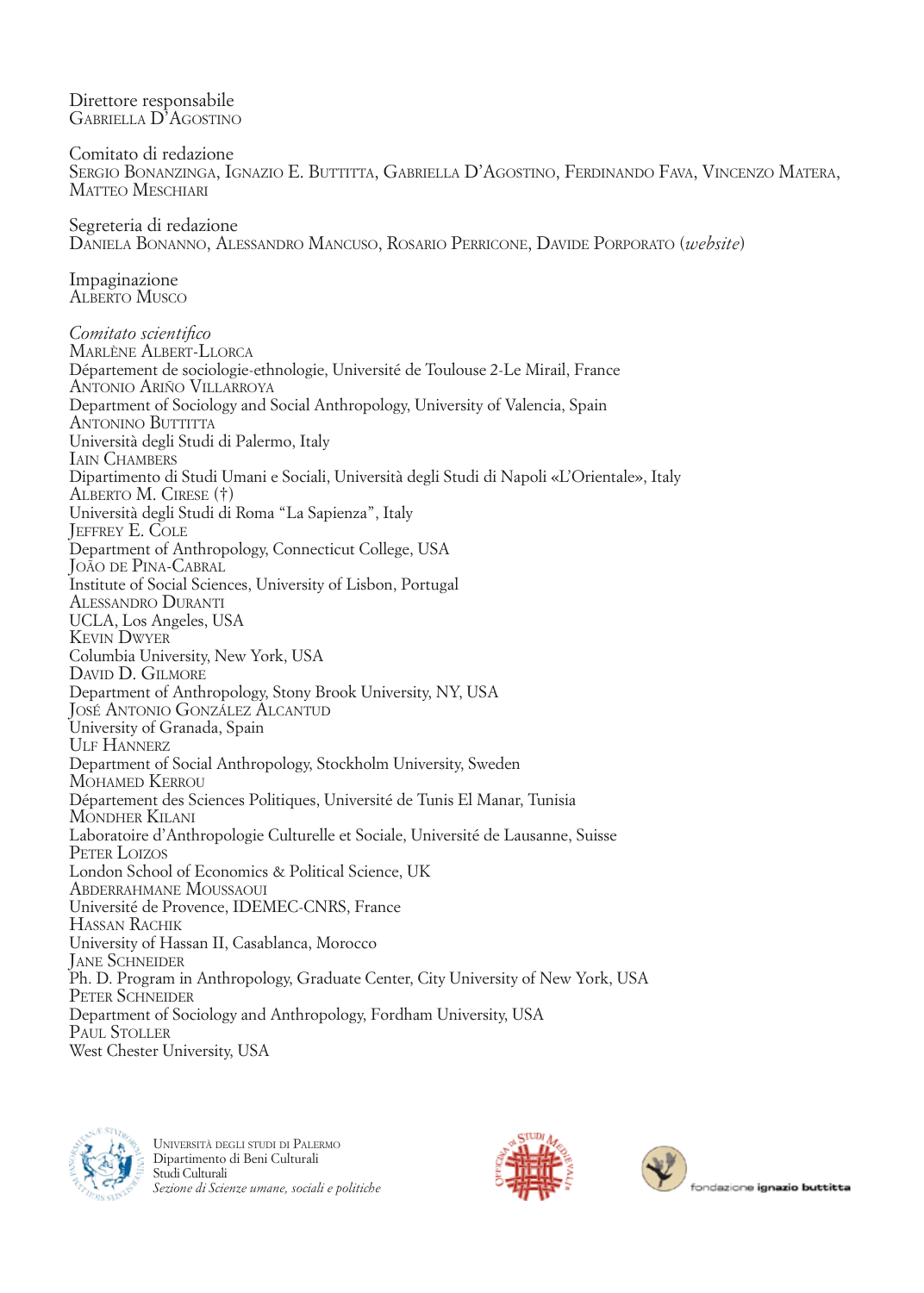### **Arte e rivoluzioni in Tunisia**

Gabriella D'Agostino - Mondher Kilani, *Tunisia due anni dopo*

Giuseppe Scandurra, *Introduzione*

Maria Antonietta Trasforini, *Contemporary art and the sense of place. The case of Tunisia*

Rachida Triki, *Enjeux sociopolitiques des arts contemporains en Tunisie*

Aurélie Machghoul, *Tunisie: l'art en space public, révélateur des enjeux d'une société*

 Valerio Zanardi, *Il terreno dell'utopia. Etnografia di un festival d'arte contemporanea in terra araba*

Marta Bellingreri, *Decentralizzare l'arte, suonare la rivoluzione*

Anna Serlenga, *Alla ricerca di un corpo nuovo. Per un teatro contemporaneo tunisino*

Emanuela De Cecco, *Dream City, per esempio. Note su arte come sfera pubblica*

Selim Ben Cheikh, *Quelle place et quel rôle pour l'art contemporain en Tunisie*

**Ragionare**

 Vincenzo Matera, *Il nuovo* bricoleur. *Note per un'antropologia dell'immaginazione*

 Alessandro Mancuso, *Il diritto all'autoderminazione dei popoli indigeni e le politiche di sviluppo in America Latina*

**Ricercare**

 Elena Bougleux, *Per un'antropologia dei mondi contemporanei*. *Il caso delle multinazionali in Italia*

**129 Leggere - Vedere - Ascoltare**

**Abstracts**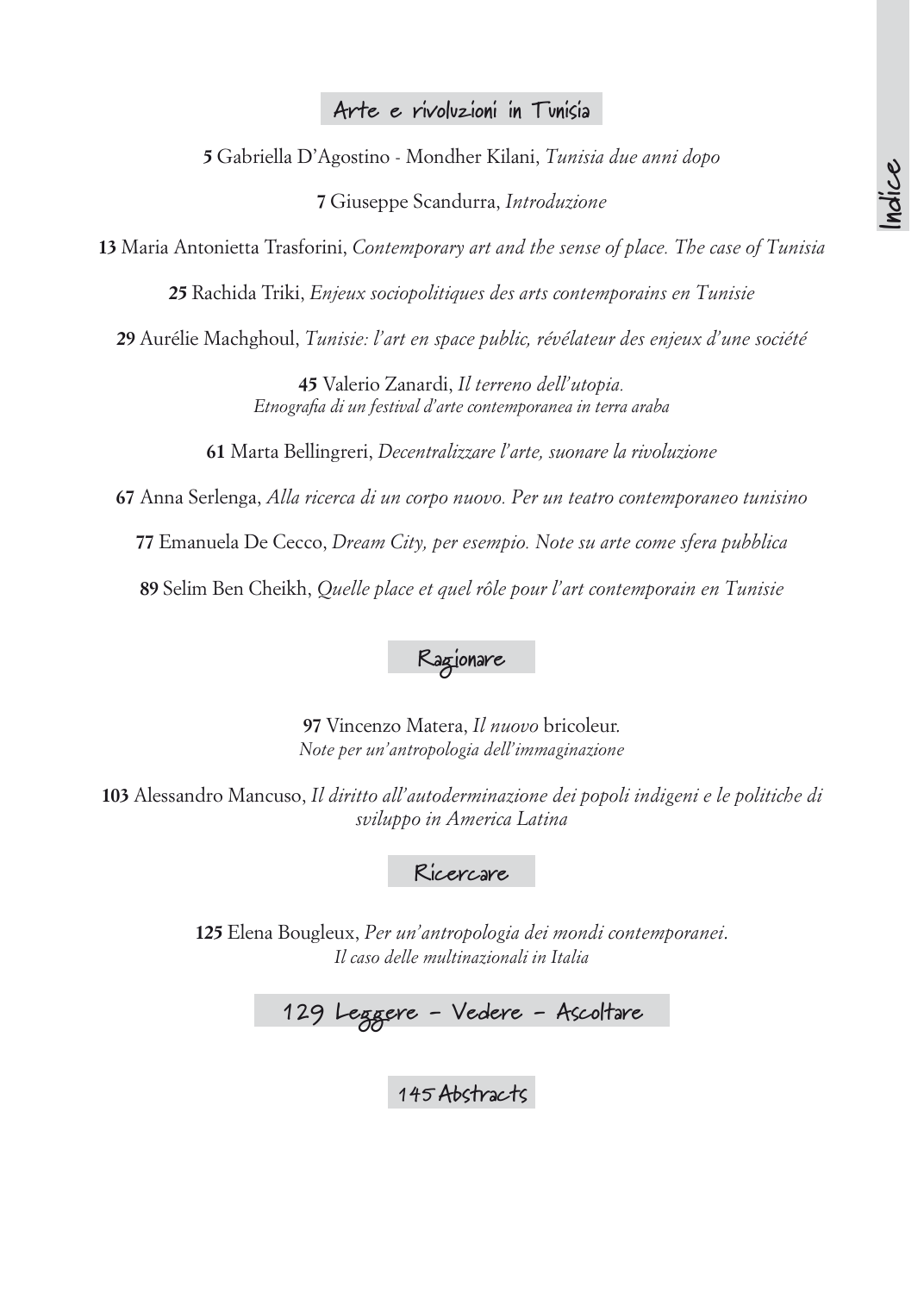*In copertina*: Collectif Wanda, *Le ciel est par-dessous le toit*, Installazione, Tunisi, Terrasse du Souk Chaouachia, 2012 (© M. Antonietta Trasforini)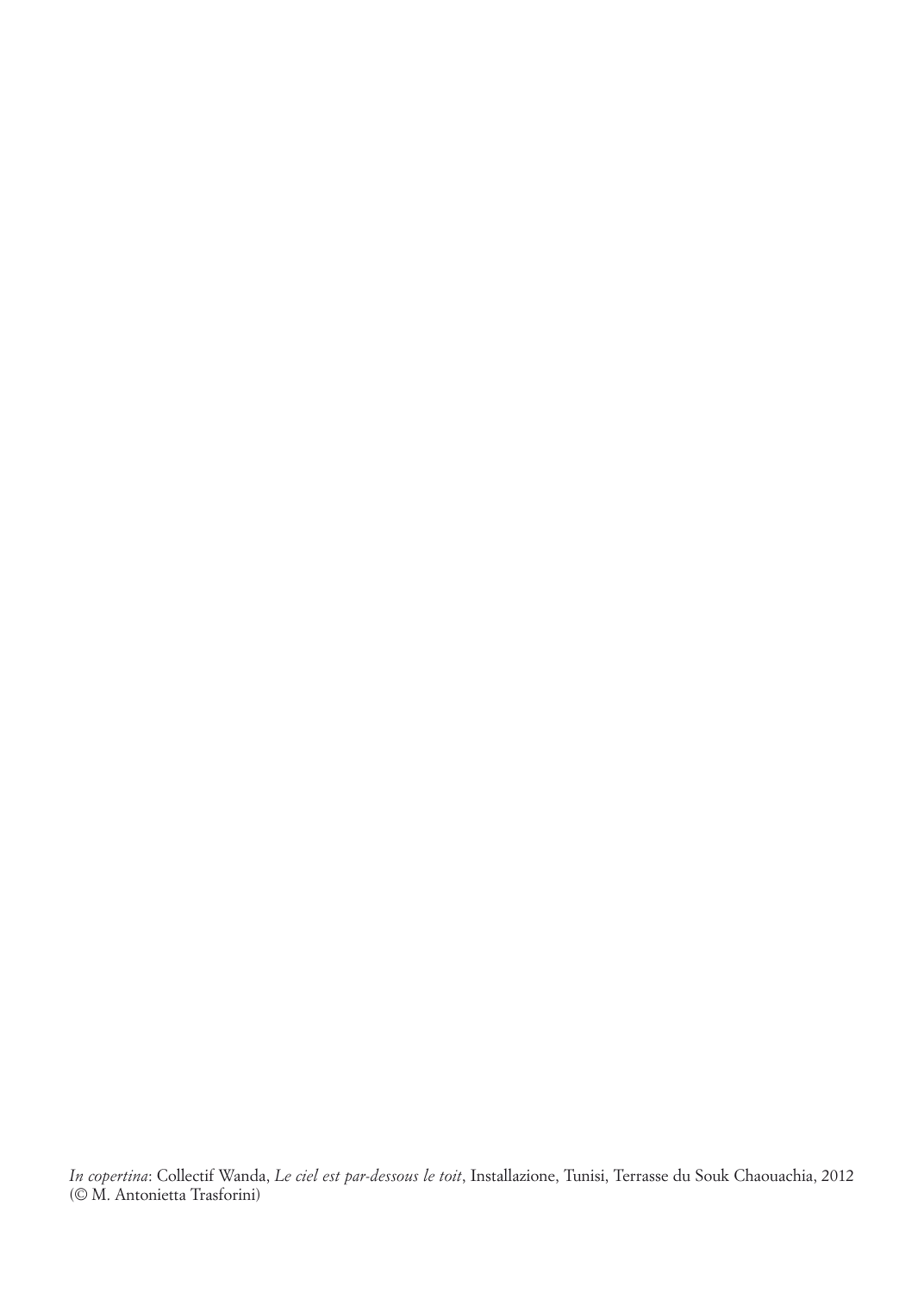# Contemporary art and the sense of place. The case of *Tunisia*

#### *Re-territorialisation of the culture*

From the mid seventies contemporary art has been and still is, in a ongoing movement, a place characterized by an high social reflexivity where new sociality emerged, a place where artistic practices built other versions of history as forms of counter-memories or as forms of social and political resistance. Okwi Enwezor (2007: 27) defined this process as a way of «historically thinking the present». For this reason, analyzing today the relationship between contemporary art and social and cultural changes actually means analyzing a dense field of social conflict. Tunisia, as other countries involved in changes brought by the Arab springs (Dakhlia 2011; Merlini, Roy 2012), is an interesting case study which stimulates questions on the role that culture and art are playing in producing such social transformations (Ellaban 2012). Here, contemporary art and events like "Dream City", the festival of urban art, show the social and cultural complexity of a nation involved in a revolution, which stakes – cultural, religious, social – give a key role to the action of many artists. But it also witnesses the extreme mobility and instability of a situation which suggests more questions than the answers it might give.

#### *Art in a world of people in transit*

The loss of place, namely the *unhomely* matter, considered as a characteristic of modernity, has been often taken from contemporary art as a relevant object of its reflection and practice. The *unhomely* characterising "a world of people in transit" has been both an object of contemporary artistic representation, and the condition of many artists, men and women (Papastergiadis 2000, 2005). The diasporas issue – Jocelyne Dakhlia (2006: 19) observed – is realistically and tangibly embedded in Arab countries, at the same time carrying a paradox: from one side immigration, free or forced displacement, exile have underlined the complexity in the self-definition of those countries, on the other

side a common conviction sees Islamic societies characterised by a certain cultural stillness, putting them under the sign of permanency. Furthermore we are facing a «certain feeling of [...] cultural security which seems to come from most recent artistic works: the feeling of knowing from where we come despite every breaks and every forms of displacement» (Dakhlia 2006: 19). In a word, the matter of the relation between diaspora, culture and artistic practices was a relevant issue also before springs.

#### *The post-nomadic artist*

In a context of people 'in transit', the character of the nomadic artist is the contemporary expression of a phenomenon we find since a long time in the history of art. If the image of the nomadic subject derives from the experience of people and cultures namely nomads, it nonetheless summarizes a critical consciousness which doesn't follow socially coded ways of thinking and of behaving, as described in the analysis of Rosi Braidotti:

Not every nomads travel around the world. Some of the most incredible journey may be done without moving from our own habitat. The nomad state [...] is defined by a consciousness which turns over given facts: it is a political passion for transformation or radical change (Braidotti 2002: 10).

With this double meaning of displacement and critics, I use the terms 'nomadic artist', sometime interchangeable in a partial and approximate way with the term 'diasporic'. In the processes and transformations which are synthetically been defined "Arab springs" we are actually facing a phenomenon which seems to reset the relation between territory and identity (Anderson 1991), suggesting a new cultural form of 'artistic nomadism' (actually a post-nomadic artist), represented by the native/ local artist who doesn't leave, but who stays and stays for working critically. The great explosion of creativity, languages and artistic practices occurred during and after the Tunisian revolution, from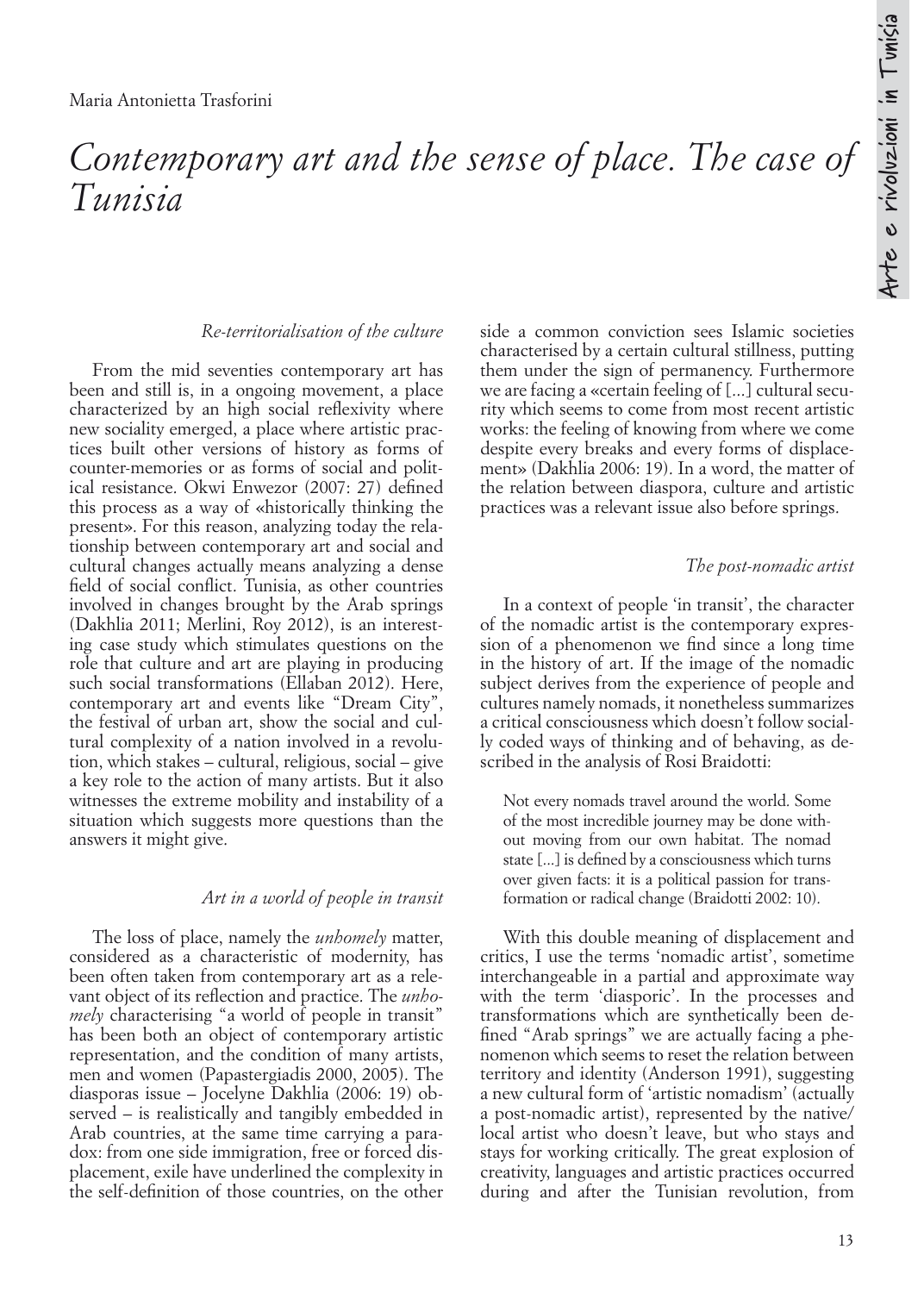street art to cinema, from photography to music, shows this fact (Fig. 1).

#### *De-materialized art, ri-territorialized art and the role of new media*

In the nineties and in the first decade of the 21<sup>st</sup> century – the globalization period – the art world saw a redefinition of the relation between art and places, characterized by: a growing de-materialization of the art works and the artistic practice; a diffusion of international Biennales often unrelated and disjoint from places where they take place; a real artists' migration toward international capitals of art – and the phenomenon of the artistic double residence –; a de-nationalisation of artistic movements, and finally an inflation of the international as symbolic credit (Gielen 2009: 192). In a context of diasporic conjunctures (Clifford 1997: 36; Hall 2000) new media (from internet to social networks) played a key role in setting up again the relations between place, art and identity, contributing to the creation of a cosmopolitan state through new combination of spaces of fluxes and physical spaces. Urban and metropolitan spaces are actually not removed in virtual nets, instead they are transformed by the interaction between electronic communication and physical relations, through the recombination of physical place and network (Castells 1996). As Michket Krifa (2012), curator of *Dégagements*, the exhibition at the Centre Pompidou dedicated to art in Tunisia one year after the revolution, tells:

there we had a real lack of representation […] and all of a sudden, the image was everywhere, thanks to mobile phones, social networks, computers and Internet. In parallel with all this was another phenomenon I has never seen before and that was cartoons and drawings in the press invading the Internet. The third phenomenon, aside from virtual space, concerned the public space: finally, the street belonged to the people.

New media didn't invent relations but they empowered them, emphasizing the concrete actions taking place in the physical space, through an enlargement of the 'social walls' of the city (Fig. 2) (Meyrowitz 1985; Sergi 2011) and through an uncommon sight's pragmatics, according to the definition of the cinema critics blogger Tahar Chikhaoui (2012):

camera became a weapon […] revolution hasn't been done away from sights, we made it through the sight of a multitude of unknown young people who, with their cameras, taped everything they were doing […]. Arab revolutions are the first great manifestation of a sight's pragmatics. This abolition of distance does not stand for art, but it has been possible.

If the role of new media during Arab springs has been fundamental, giving legitimation, communication, organization and visibility to riots, the construction and consolidation of a cosmopolitan artistic identity, made through media, has been not less relevant – even though less explored.

#### *Art and diasporic conjunctures*

The issue of uprooting and exile is explored from more than one nomadic artist. In the diaspora's panorama, the nomadic condition of the Arab artist is represented by the Lebanese Mona Hatoum, the most famous artist in the international context, who's living in London and Berlin. Her work is focused on *Unheimlicheit*, on disorientation, on the non-nostalgic elaboration of the distance between places, objects, bodies and voices which once were home. In the movie *Measure of distances* (1988) the mother's body suggests 'a complex overlapping of cultural resounds'. Over the English speaking monochord voice of Hatoum, writing to her mother, lively voices of Arab women produce a sound creating cultural, spatial and linguistic distances. Familiarity and extraneousness, contiguous and incompatible, combine with each other (Said 2000), showing a dialogue challenging the stillness of national identities and collective memberships (Demos 2009: 79). The two suitcases of *Traffic* (2002), linked together with the artist's hair, summarize the condition of nomadic and diasporic artist. It evokes the visible or clandestine paths of forced migration, a journey where the whole life is packed in a case, and the physicality of linkages which don't break even when parted away. While Mona Hatoum sees diaspora from a metaphoric perspective, two other artists see it as a metonymic, with the physical body used to represent the exile. The Albanese Adrian Paci, today living in Italy, tells his nomadic condition through a work/sculpture which takes the shape of a small monument and a proper self-portrait: the naked artist carrying the roof of his house on his back (*Home to go,* 2001). The Kosovar Sislej Xhafa, today living in New York, in *Komt* (2007), creates a work-synecdoche where a pair of worn out leather boots, which seem to still carry their owner feet, have wheels under their soles which make them fast slide away.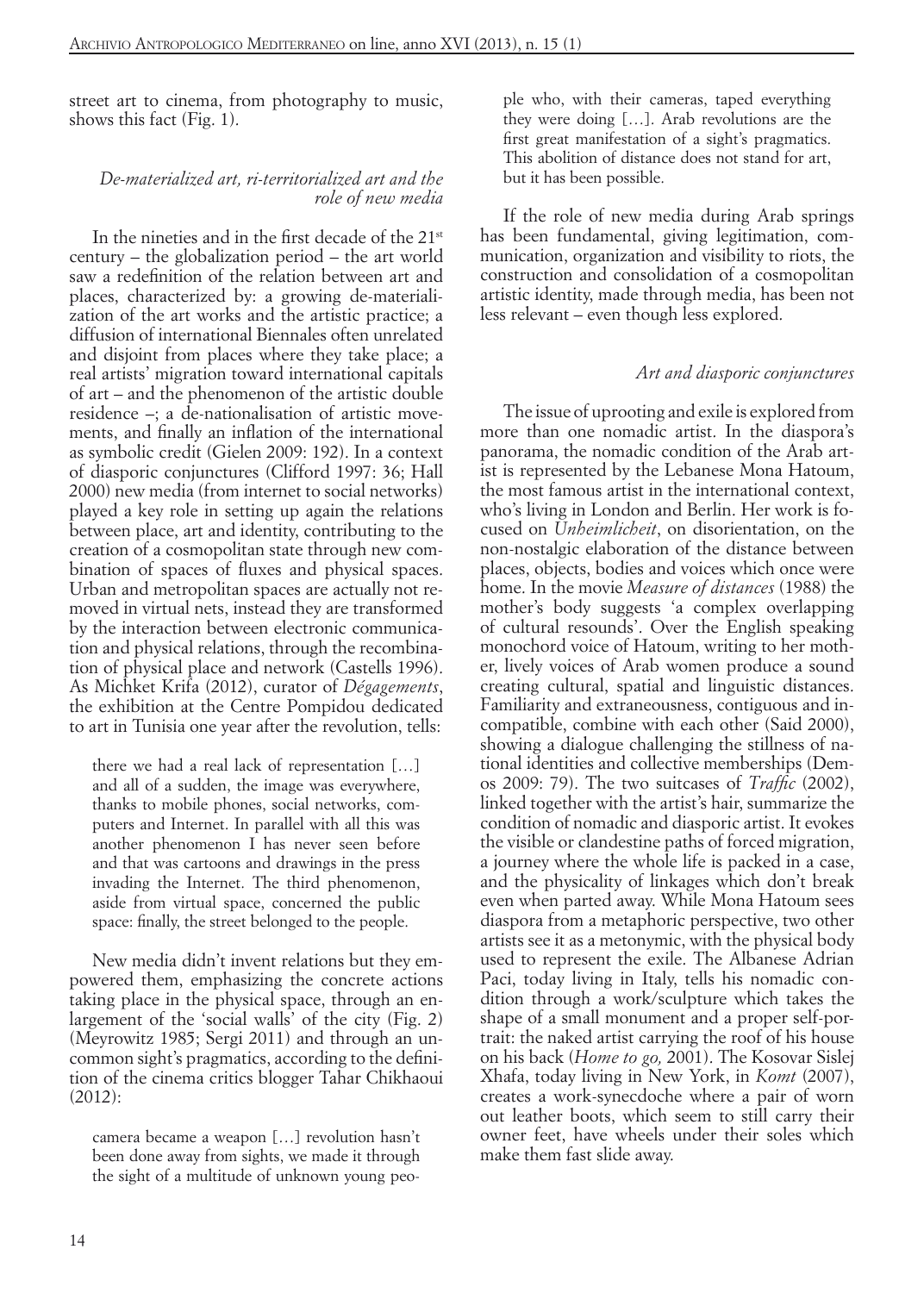#### *Local vs Diasporic*

If Mona Hatoum is the Arab nomadic artist *par excellence*, what we are now witnessing in the Tunisian art world 'after' the Arab spring, is a phenomenon we might call re-territorialisation of art, contrasting the abstractness – also ideological – of global culture and above all of globalized art, a kind of *revenge of geography* (Kaplan 2012) working also in the art world. Introducing her vast work on contemporary artistic production in Islamic countries, Jocelyne Dakhlia (2006: 21) recognized two typologies of artists: the *local* artist, however professional, who often studied abroad, working in difficult and often invisible conditions (for whom 'working inside the country was of capital importance' – Ben Soltane 2011), and *diasporic* artists, with their privileges and their awards in the western art market. But the author warns against an easy opposition between Local-Authentic *vs* Diasporic-Inauthentic/Excentric. This hiatus is partially disappearing, because the local artist is getting a new visibility, consistency, and a non-isolated profile (Ben Soltane 2012). The protagonist artists of the Arab spring establish a totally new relation with space. They intentionally stay with their culture, claiming this choice, re-locating an artistic identity after censorship and the cultural pauperism carried by the Ben Ali's regime, trying to overcame the distance between art and political commitment:

I know artists who have nothing to show because they say they don't have enough distance, and others who say they feel more like citizens now than artists. And then there are others that say they are citizens and artists, and are at the service of each other without quashing one another (Krifa 2012).

Using extremely complex languages both from a technical point of view (video, photographs, paintings, multimedia) and from a contents point of view, or by using artistic languages as those grown in the emergence of revolutionary events (like documentary or street art), Tunisian artists eventually gave a new cultural depth to artistic practices which globalization tends to flatten and to trace back to local stereotypes, to be spend on the international art market. The original elaboration of tradition often doesn't match the expectations or demands of western art worlds gatekeepers with regard to the Arab artist's stereotype (Ben Soltane 2011). The movie *Le printemps Arabe* (2010) by Nicène Kossentini, for instance, represents a reworking of traditional language, rethought under the light of great social changes and of new revolutionary 'order/disorder'. On this movie Michet Krifa (2012), who have shown it in Pompidou's exhibition, stated:

When Kossentini borrows the visual effects of Islamic ornament, it's because she is playing with a fragmented visual that has meaning, and because that visual has an Arab-Islamic connotation. It's like several atoms attached to one another. At the end of the video, this is precisely what happens; it fragments, so it does have a meaning and it is not gratuitous.

What does the western art world expect from the Arab artists of springs? It's expecting a political and revolutionary art, with stances on veil or terrorism, for instance:

The gatekeepers in the Northern countries are more interested in an artistic production from Southern countries that would comfort them with what they think is "good" contemporary Arab art [...]. This production corresponds to stereotypes that have found a new skin following postcolonial history. Indeed, the Islamic veil, the Arab woman depicted as oppressed, Islamic terrorism, and war constitute the subjects that facilitate access to international visibility for artists from the region. Many of the artists who have obtained a certain notoriety complain about this phenomenon which excludes part of their artistic production. The Moroccan artist Mounir Fatmi even speaks of a *hidden demand* when he evokes the attempts by Western decision-makers who invite him to prepare an artwork (Ben Soltane 2011).

An hidden demand which is often directed to a form of visual exoticism (Krifa 2012). The Tunisian artist Meriem Bouderbala, already in 2003, claimed for the artists of the southern Mediterranean, a path not acquiescent to dominant discourse of art market or the quiet of impossible returns to tradition, tracing a project toward a *devenir minoritaire* inspired to Deleuze.

#### *Art in Tunisia and the sense of place*

Given the capacity of re-territorialised art of absorbing and re-elaborating culture and languages, it certainly is a form of hybrid art, if with *hybrid* we mean, as Hall suggests (2003: 188), the connection between local identity and transcultural dimension. This art which 'stays' and 'cares' for places and for the relations which constitute them, often declares its political stances. It also takes the form of inquires, critically questioning its culture using forms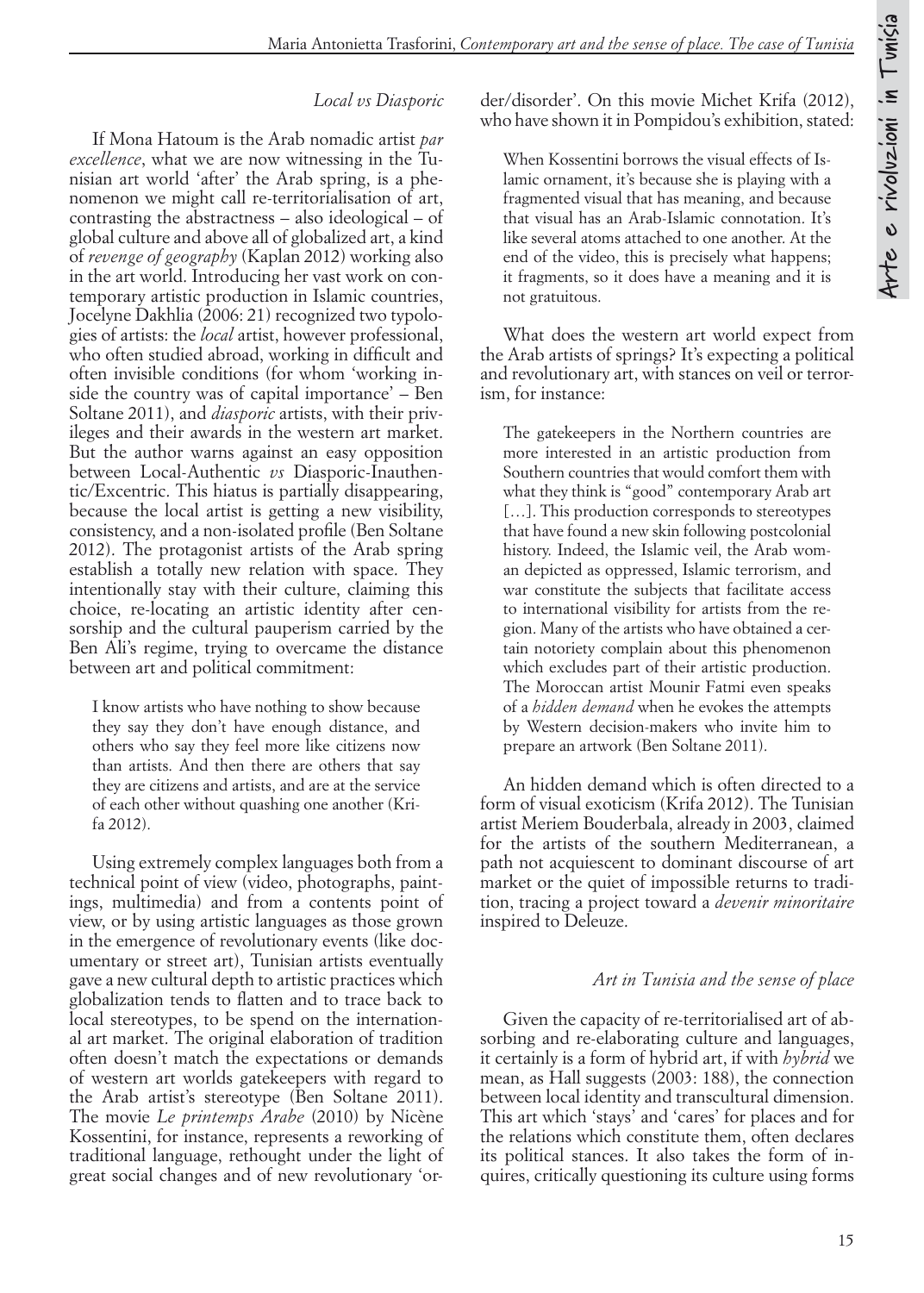and instruments which are used in ethnographic or anthropological research: from videos, to photographs, to interviews, until the use of material culture's objects as transitional objects.

In the context of Tunisian re-territorialised art there are many women artists which reflect on memory, on private and public places, using everyday language focused on affection, on the desire of producing or reproducing 'home' as a net of relations (Moorti 2003; Triki 2012). As Rachida Triki affirms on Tunisian art scene:

Since the 1990s, the Tunisian contemporary art scene saw the emergence of a remarkable creativity in the work of young women artists. By using many different media they try to express personal or socio-cultural experiences. It is also a demographical factor. These artists are usually graduated from Art Schools which have much more female than male students (Triki 2010).

In her participated work intitled *Tisser la medina* (Weaving the medina) and presented in "Dream City" (2012), tunisian artist Sonia Kallel explores a public space and his erased memories of traditional crafts. She weaved links between medina's inhabitants, streets and squares, souks and houses, opening to the "Dream City" public the unknown world of those who still weave, the silk craftsmen and their almost lost ability, as a form of a cultural intangible heritage ("Dream City" 2012 : 40).

Nicène Kossentini explores her family photos bringing back the plot of her familiar and cultural origins. In her *Boujmal* series (2011) (Fig. 3) some black and white portraits of the mother, representing different life stages, shade in the horizon, which is traced by sharp graphics of Arab writing. In an old childhood picture of her mother, used for the short video *Revenir* (2006) (Fig. 4), she made a disturbing discover, like an Antonioni's *Blow up.* Zooming the image she founds a figure in the shadow, beyond a group of smiling children in first row. There's a little girl 'removed', excluded, a small intruder, perhaps too poor to be pictured in the photo or excluded for other mysterious and undiscoverable reason. This image is in someway unbearable and seems to announce a disaster due to this exclusion.

Another French-Tunisian artist, Patricia Triki, who's living since a long time in Tunis, builds stories of and with people photographed in the streets, twisting relations and accounts strongly connected to place (*Serie Sabrina*). She also interpreted the urban landscape of Tunis transforming it in an extreme pop scene, scattering around the city, during the urban art event "Dream City" (2010) (Fig. 5).

Her fake commercial posters hidden among urban landscape of communication escaped from censorship and brought a denouncing logo together with a declaration of freedom: free art.

Patricia Triki again, with her photos on *Checkpoint* (2011) (Fig. 6) taken during revolution, shows how one can protect oneself following the loss of law enforcement and, at the same time, she underlines the solidarity occurred during the revolution days. And about that period she said:

C'est vrai qu'assez rapidement je suis sortie dans la rue pour faire des photos et surtout garder des traces. C'était comme enregistrer des images, des petites preuves de manière neutre et sans jugement. Après la révolution, les autorités s'empresser à chaque fois d'effacer, de décaper les slogans et les tags sur les murs. Je voulais aussi appréhender et expérimenter les nouvelles limites permises dans l'espace public. Constater si je pouvais photographier librement et créer sans contraintes dans la rue. Une fois, je faisais des collages avec des amis sur les murs de la ville et un homme nous a dit : « Avant vous pouviez pas faire ce que vous faites. Profitez-en maintenant parcequ'après on ne sait jamais !» (Bruckbauer et Triki 2012 : 26)

In the works of those three artists, a key role is played by the reflection on relations, place and public/private space, using video or photographs in a different individual way but always as a narrative and metaphorical language.

Instead, other two artists use photographs in a metonymic bodily way. The photograph Hichem Driss shows the physicality, power and the vitality of censored bodies in a series of pictures of Tunisians of every ages, genders, sexual preferences and skin colours. They narrate a multicultural nation and their diversities, in a work entitled by contrast «Ammar #404», which is the coded name used by young Tunisians to call the internet censorship.

Halim Karabibene, an ironic and theatrical Tunisian artist, is nomadic and multidisciplinary, as Mahmoud Chalbi defined him, who builds through his body and others' Tunisians artists, critics, art dealers, a proper don quixotescque army (Fig. 7). They defend and claim with their pots the Musem of Modern and Contemporary Art of Tunis, which 'is not there'. Since January 2011 – the month of the escape of Ben Ali – the pot becomes the armour of this extravagant struggle committee. «It's a piece bearing a very strong statement, saying that artists are here, they are armed and they must not be ignored» (Krifa 2012).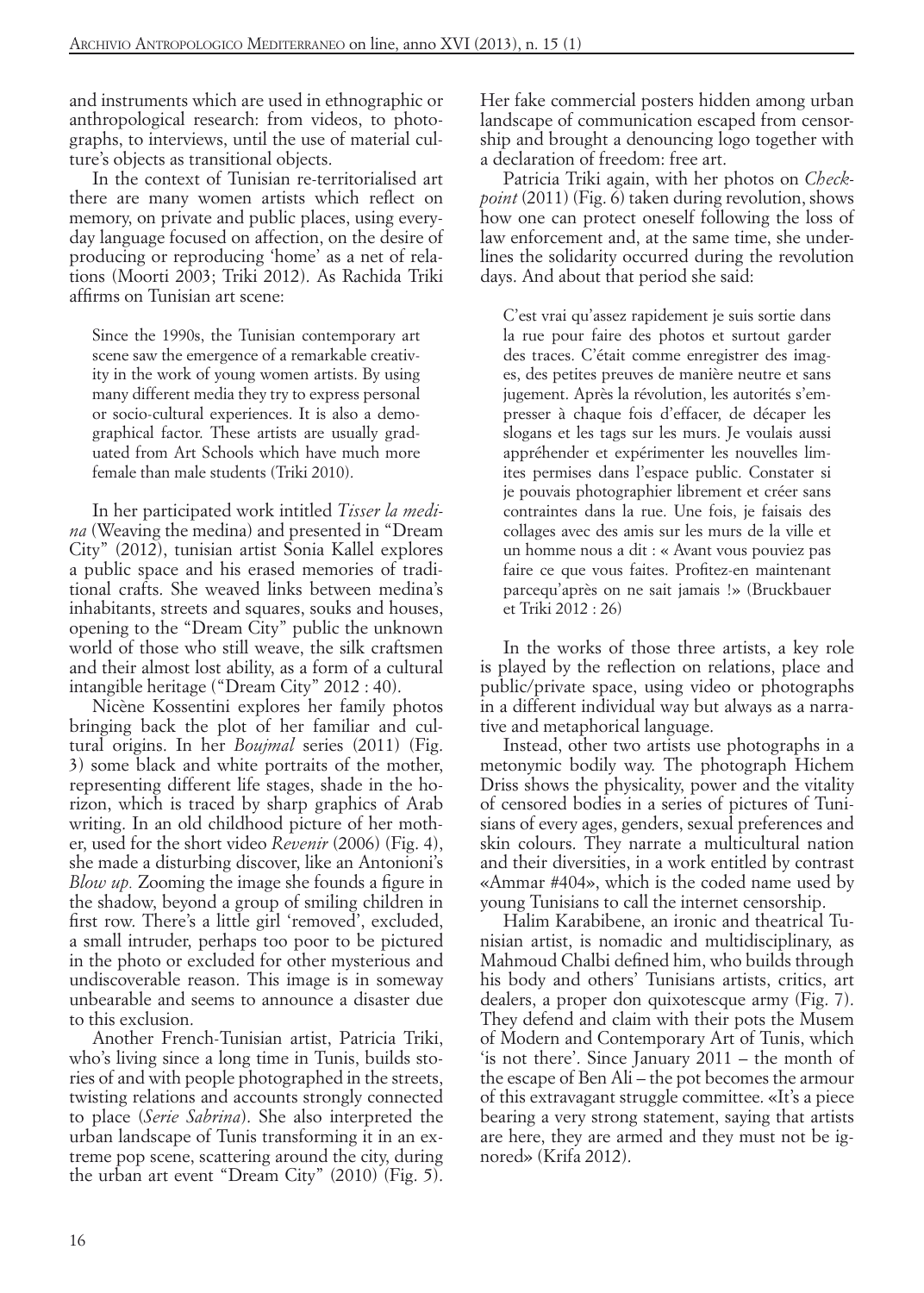#### *"So where is the Artist?"*

As art has become «a useful interlocutor in engaging with the concept of geography», art can also «unravel how geography as an epistemic structure and its signifying practices shape and structure not just national and economic relations but also identity constitution and identity fragmentation» (Rogoff 2000 : 10). The apparently superficial question "So, where is the artist?" (Papastergiadis 2008: 376) actually recalls a reflection on space, which goes beyond the spatial, cultural or temporal concepts embedded in art as site-specific, thus linked to a place (Papastergiadis 2008: 369). It's also, in fact, a methodological matter which questions who's talking about art and who's analysing it, also we who are talking about it right now: «The task of the writer is not only to reflect on art but also to see how a representation is both transformative and constitutive of subjectivity» (Papastergiadis 2008: 375).

The revolution wasn't just about Bouazizi's immolation and cries of 'dégage, dégage!' ('out, out!'), Krifa stated (2012)*.* It's also a thought process, a series of values and choices made by society, and artists are conscious of all of this.

Art space, and the works of many artists, today in Tunisia, are located in that field Foucault defined *heterotopy*, that is "the place other" and which Pratt (1992: 7) and Clifford (1997: 192) defined as "contact zone". What does this mean? They are spaces open on other spaces, the function of which is to let spaces communicate between each others. Not only physical spaces but also metaphorical ones, creating contradictory movements and connecting cultures, subjects, stories, points of view. In those places, not only new significants are created, but also new subjectivities. Is the space that Okwi Enwezor (2012) – referring to transformations taking place in Arab societies – defines as *Civic*, that is a place of subjectivization:

[...] conceptually, this is the space in which arts and culture actually belong, not in the realm of the state, not in the realm of the market, not in that of the family. Art is on the other side, it is on the side of the *civic*, and what I'm trying to point out is how the projects of curators and artists in these societies become the key places where these values are raised. It is not that artistic projects or activism is set up in opposition to the state, because it is very easy to suffocate. But it can be subversive inside the body of the state […]. And this is what is going on, because if they are getting people to think freely without necessarily being

"activist", then they are enabling a subjectivization that cannot be repressed (Enwezor 2012)

#### References

#### Anderson B.

1991 *Imagined Communities*: *Reflections on the Origin and Spread of Nationalism*, Verso, London-New York.

Ben Soltane M.

- 2011 *Breath of Freedom / Tunisi* http://universes-in-niverse.org/eng/nafas/articles/2011/breath\_of\_freedom.
- 2012 «Élan et espoir: perspectives de development des arts visuels en Tunisie après la "revolution"», in Bruckbauer C., Triki P.K. (eds), *Rosige Zukunft/ Un avenir en rose, Aktuelle Kunst aus Tunisie/ Art actuel en Tunisie*, Ifa, Katalog/Catalogue, Institut fur Auslandsbeziungen e.V. , Kerbert Art Bielefeld/Berlin: 217-231.

#### Braidotti R.

2002 *Nuovi soggetti nomadi*, Luca Sossella, Roma.

Bruckbauer C., Triki K.P.

2012 «Un avenir en rose. Un passé maive, un present parsemé d'obstacles noirs. Experiences personelles des commisaires et remarques sur les objectifs de ce project»*,* in C. Bruckbauer and K.P. Triki (eds), *Rosige Zukunft/Un avenir en rose, Aktuelle Kunst aus Tunisie/Art actuel en Tunisie,* Ifa, Katalog/Catalogue, Institut fur Auslandsbeziungen e.V., Kerbert Art Bielefeld/Berlin: 25-31.

#### Castells M.

1996 *The Rise of the Network Society*, Blackwel, Oxford.

#### Chikhaoui T.

2012 http://taharchikhaoui.blogspot.com .

#### Clifford J.

1997 *Routes: Travel and Translation in the Late Twentieth Century*, Harvard Univ. Press, Cambridge (Mass).

#### Dakhia J.

2011 *Tunisie. Le pays sans bruit*, Actes Sud, Arles.

Dakhia J. (ed.)

2006 *Créations Artistiques Contemporaines en Pays*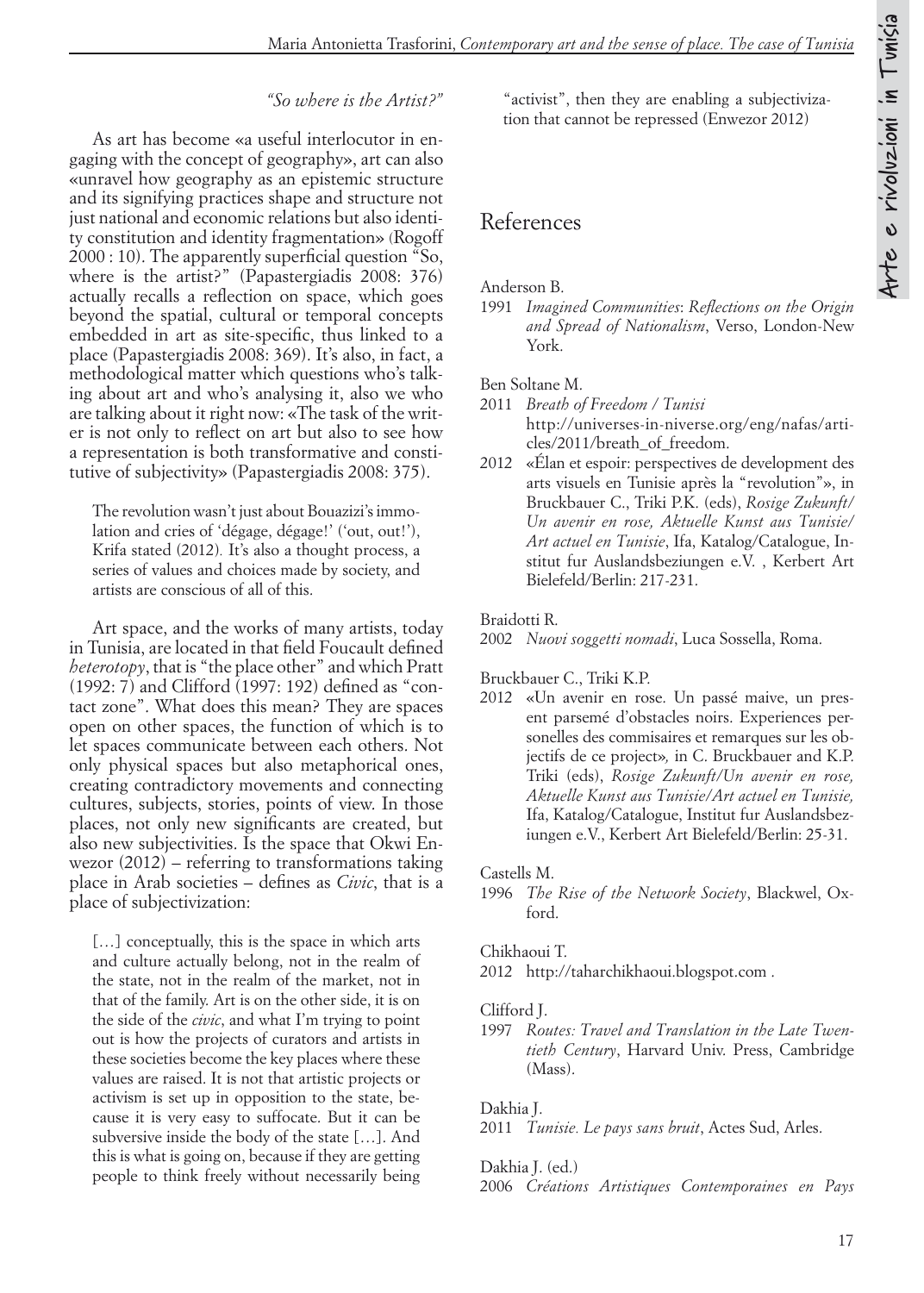*d'Islam. Des Arts en Tensions,* Editions Kimé, Paris.

#### Demos T.J.

2009 "The ends of exiles: towards a coming universality? ", in N. Bourriad (ed.), *Altermodern. Tate Triennial*, Tate Publishing, London: 75-88.

#### Dream City

2012 *L'artiste face aux libertés,* Tunis Medina, 26-30 Septembre, Sfax Medina, 05-07 Octobre, Catalogue, Association l'Art Rue, Ariana.

#### Ellabban E.

2012 "La scène artistique arabe contemporaine", in *25 ans de créativité arabe,* Catalogue de l'exposition, Institut du Monde Arabe, Paris, Silvana, Editoriale, Milano: 14-19.

#### Enwezor O.

- 2007 "Lo spazio dei senza patria", interview with O. Enwezor by F. Gennari Santori, in *Reset*, 100, March-April: 27-28.
- 2012 *Meeting Points 6 in Berlin Interview with Artistic Director Okwui Enwezor,* By Haupt & Binder, January: http://universes-in-universe.org/ eng/nafas/articles/2012/meeting\_points\_6\_ berlin.

#### Gielen P.

2009 *The Murmuring of the Artistic Multitude. Global Art, Memory and Post-Fordism*, Antennae, Valiz Amsterdam.

#### Hall S.

- 2000 "Cultural identity and diaspora", in N. Mirzoeff (ed.), *Diaspora and Visual Culture. Representing Africans and Jews*, Routledge, London and New York: 21-33 (1<sup>st</sup> edition 1990).
- 2003 "Creolite and the Process of Creolisation", in O. Enwezor, I. Basualdo, and U.M. Bauer (eds.) *Creolite and Creolisation*: Platform 3: Documenta 11, Hatje Cantz Publishers, Kassel: 185-198.

#### Kaplan D.R.

2012 *The Revenge of Geography: What the Map Tells Us About Coming Conflicts and the Battle Against Fate*, Random House, N.Y.

#### Krifa M.

2012 *After the Storm: Michket Krifa in conversation with Wafa Gabsi*, 2 May 2012: http://www.ibraaz. org/interviews/26 .

#### Merlini C., Roy O.

2011 *Arab Society in Revolt. The West's Mediterranean Challenge*, Brookings Institutions Press, Washington, D.C.

#### Meyrowitz J.

1985 *No Sense of Place. The Impact of Electronic Media on Social Behavior,* Oxford University Press, Oxford.

#### Mirzoeff N. (ed.)

2000 *Diaspora and Visual Culture. Representing Africans and Jews*, Routledge, London and New York.

#### Moorti S.

2003 "Desperately seeking an identity. Diasporic cinema and the articulation of transnational kinship", in *International journal of cultural studies*, 6(3): 355-376.

#### Papastergiadis N.

- 2000 *The Turbolence of Migration*, Polity Press, Cambridge.
- 2005 «Hybridity and Ambivalence. Places and flows in Contemporary Art and Culture», in *Theory, Culture & Society*, 22(4): 39-64.
- 2008 «Spatial Aesthetics: Rethinking the Contemporary»*,* in T. Smith, O. Enwezor, N. Condee (eds), *Antinomies of Art and Culture. Modernity, Postmodernity, Contemporaneity,* Duke University Press, Durham & London: 363-381.

#### Pratt M.L.

1992 *Imperial Eyes: Travel Writing and Transculturation*, London, Routledge.

#### Rogoff I.

2000 *Terra Infirma. Geography's visual culture*, Routledge, London & New York.

#### Said E.W.

2000 «The Art of Displacement: Mona Hatoum's Logic of Irreconcilables», in *Mona Hatoum: The Entire World as a Foreign Land*, Catalogue, Tate Gallery, London: 7-17.

#### Sergi V.

2011 «Appunti etnografici dalla rivolta tunisina», in *Etnografia e ricerca qualitativa*, 3: 425-443.

#### Triki R.

- 2010 *Tunisia's Art Scene, Interview with Rachida Triki*, by Haupt & Binder, June 2010: http://universes-in-universe.org/eng/nafas/articles/2010/tunisia\_art\_scene.
- 2012 «Etre là», in S. Tamzini (ed.), *Hadhirate-Etre là*, Catalogue, Tunis, Centre Nationale d'Art Vivant-Goethe Institut, Tunis: 7-9.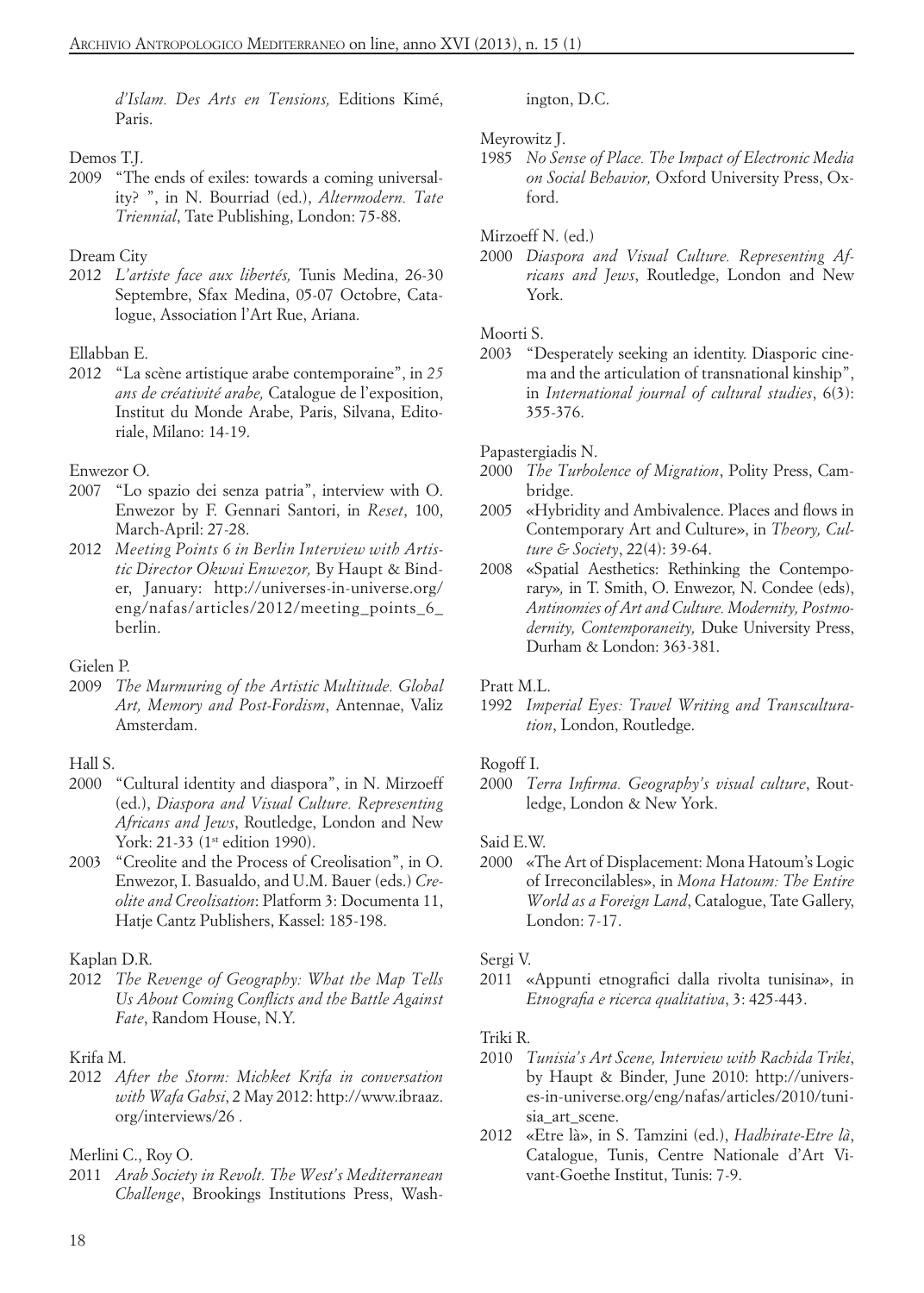

Fig. 1 - *Grafiti on the Tunis Medina's wall* (September 2012) (photo M.A.Trasforini)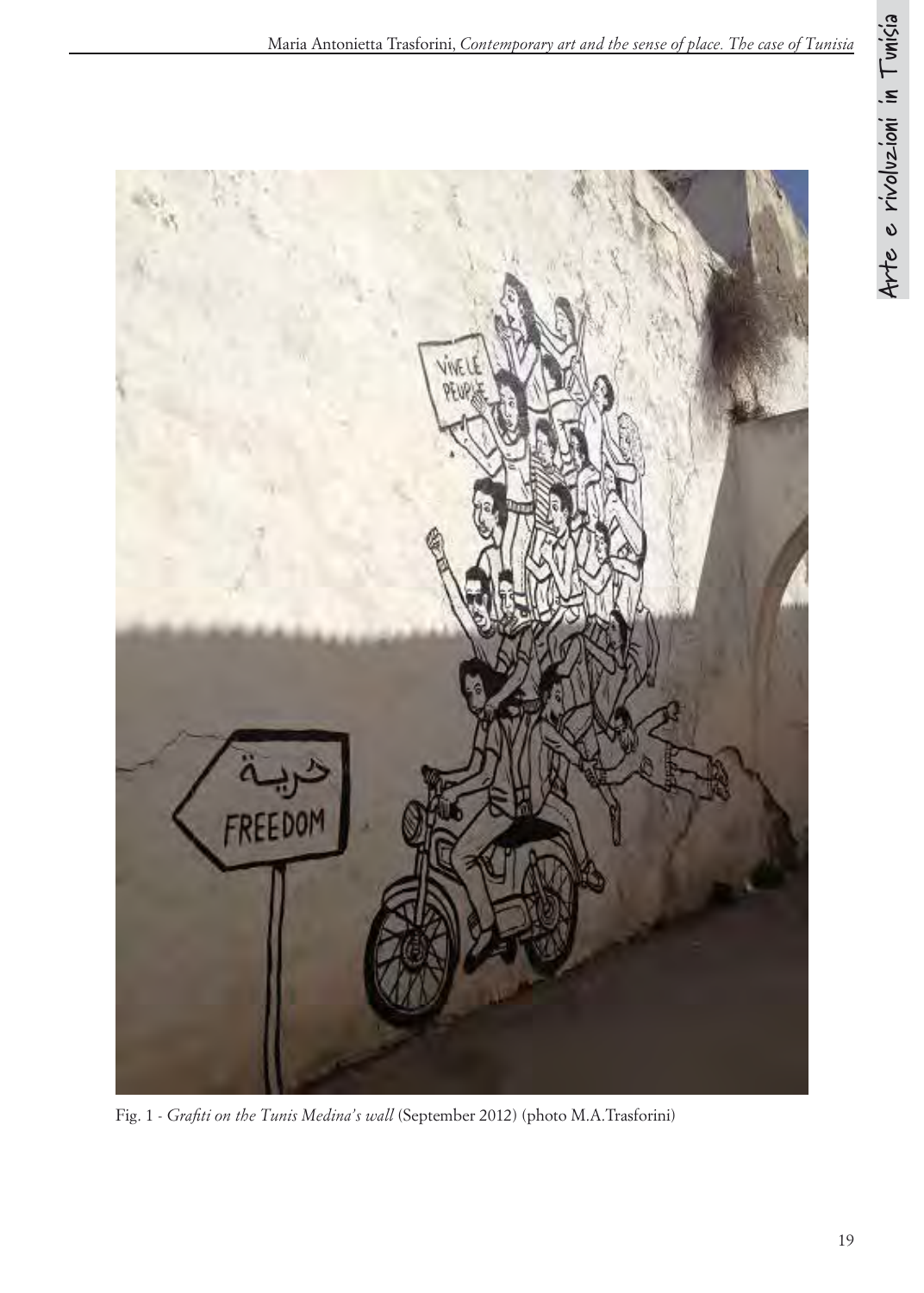

Fig. 2 - Picture on the wall, Tunis Medina (September 2012) (photo M.A.Trasforini)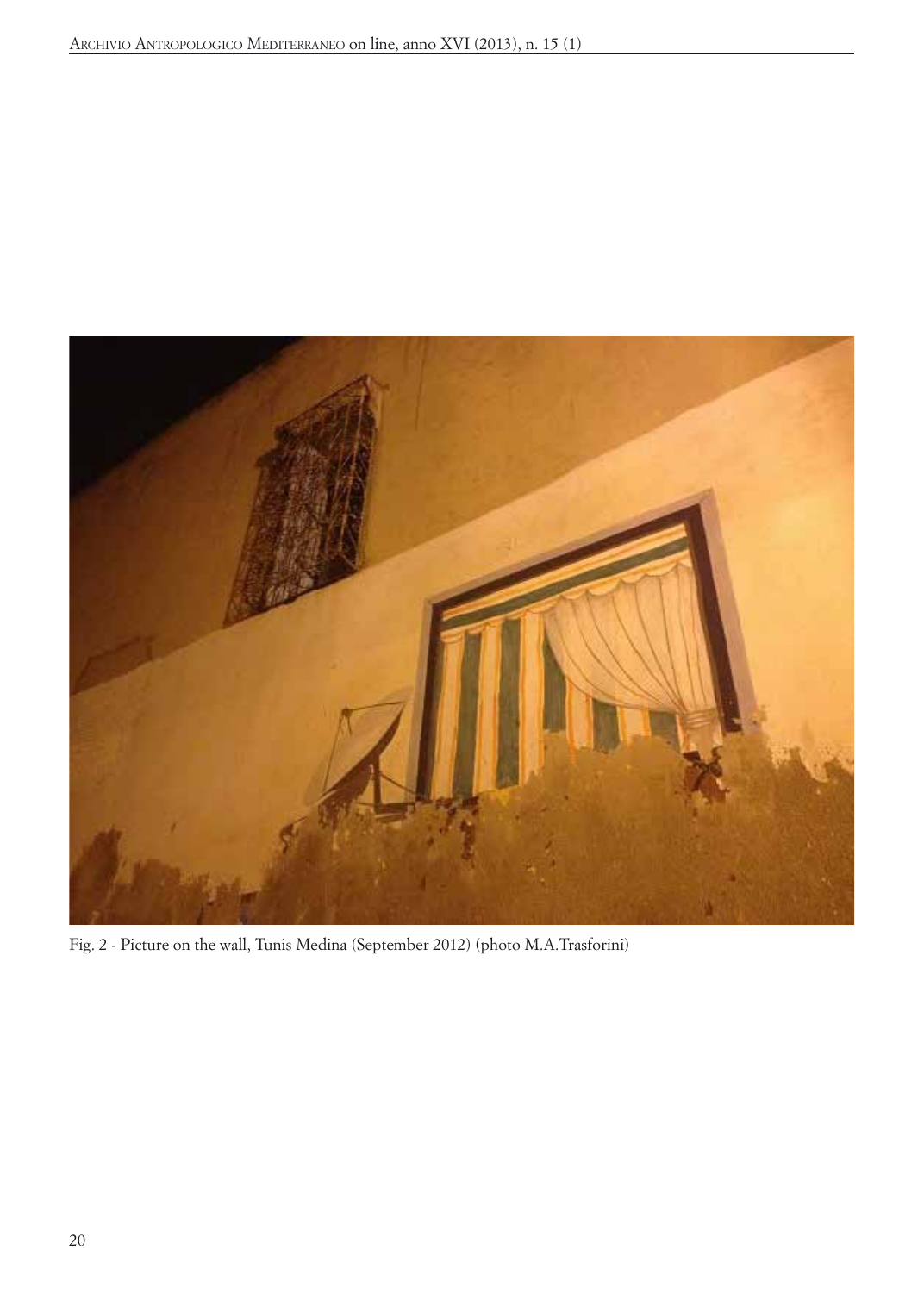

Fig. 3 **-** Nicène Kossentini, *Boujmal,* 2011 (Courtesy Nicène Kossentini)



Fig. 4 - Nicène Kossentini, *Revenir*, 2006 (Courtesy Nicène Kossentini)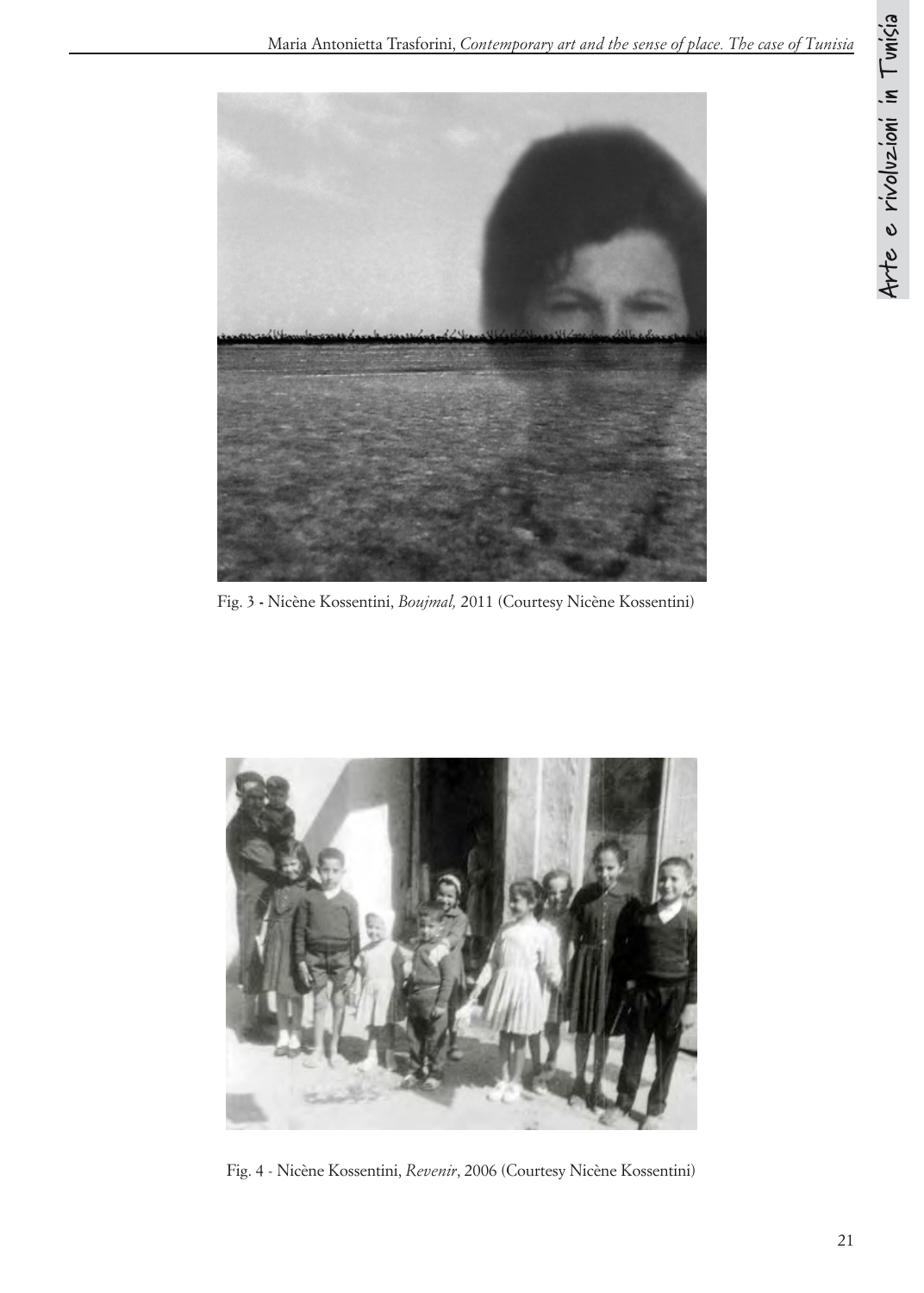

Fig. 5 - Patricia Triki, *Free Art,* 2010 (Courtesy Patricia Triki)